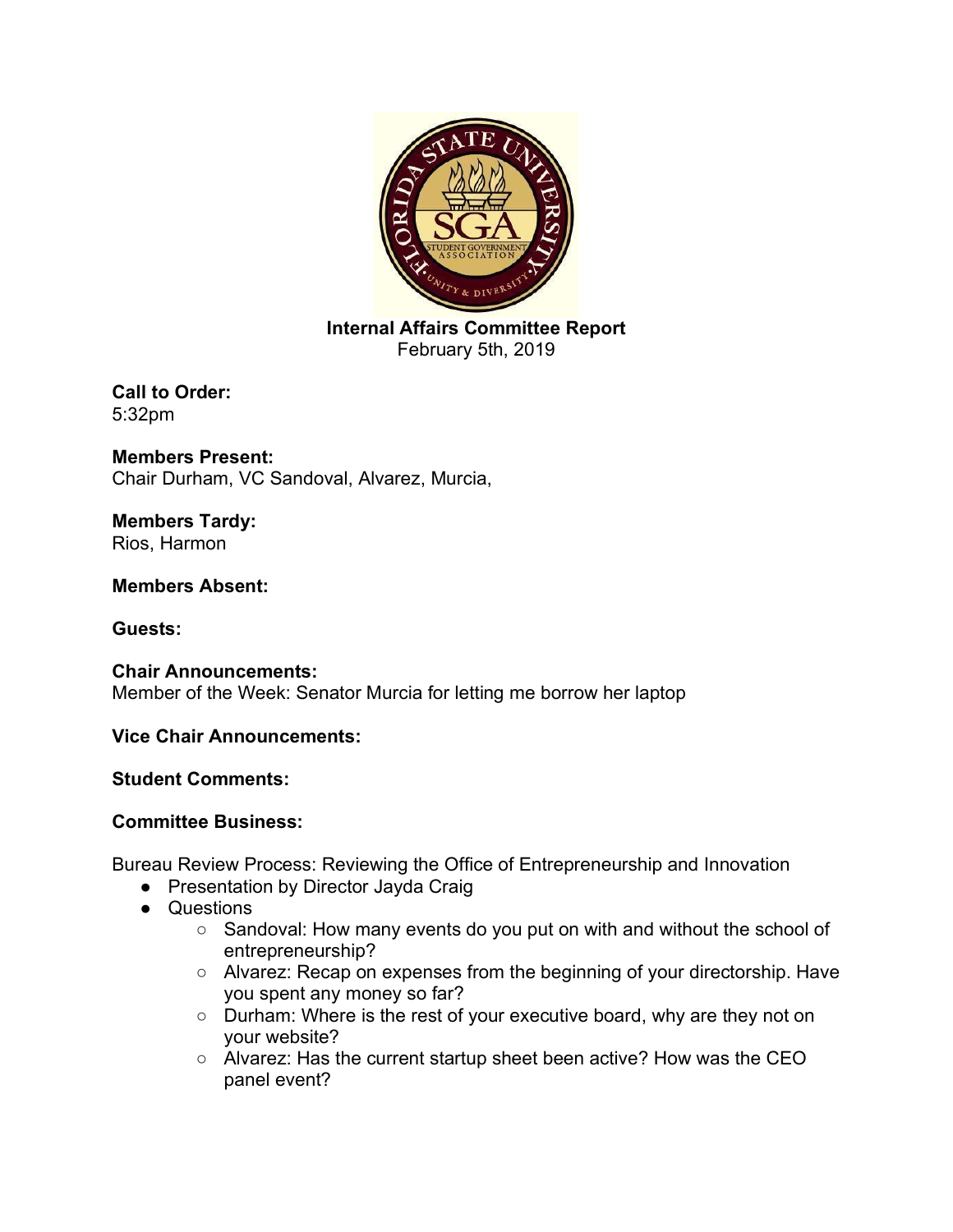- Durham: How many students have used the entrepreneurial mentor program?
- Rios: How is OEI keeping up with social media?
- Murcia: Why do you only have two dates set in stone for your events? And how do you plan on spreading the word to the students?
- Durham: What does OEI provide that the Jim Moran school does not, why should OEI be a separate entity from the Jim Moran school?
- Alvarez: How do you plan to help the following director transition and maintain the projects and ambitions for OEI's future?
- Murcia: Out of the 5 students involved with the mentorship program, how many are entrepreneurship major? How are you advertising the mentorship program to non-majors?
- Alvarez: What is OEI doing in terms of alumni outreach?
- Rios: How long have you been director and have you worked in OEI before?
- Alvarez: Have you or anyone else in OEI participated in Market Wednesday?

February 1st forwarding letter: Aaliyah Abarzua for the Secretary of Veterans Student Union

- Technical non-debatable
	- Murcia: How long was the gap between reserves training and returning to school?
- Questions regarding position
	- Alvarez: What makes you best fit to be secretary of VSU?
	- Sandoval: How do you plan to use your experience being enlisted and in a different military branch to help with VSU's outreach and mission?
	- Alvarez: Being a junior already, why choose now to get involved with VSU?
	- Alvarez: Following up, how will you distinguish and differentiate VSU from other veterans-centered organizations on campus?
- Questions regarding character
- Deliberations
	- She has a great position being a woman and also younger and more involved than the rest of VSU's eboard
	- We love her she's great
- Voting
	- Yes: Alvarez, Murcia, Sandoval, Rios
	- No: None
	- Abstentions: None

Reviewing the Office of Governmental Affairs

- Presentation by Director Evan Steinberg and Internal Assistant Director Anna Grace Lewis
- Questions
	- Alvarez: Are the any vacancies on the OGA eboard?